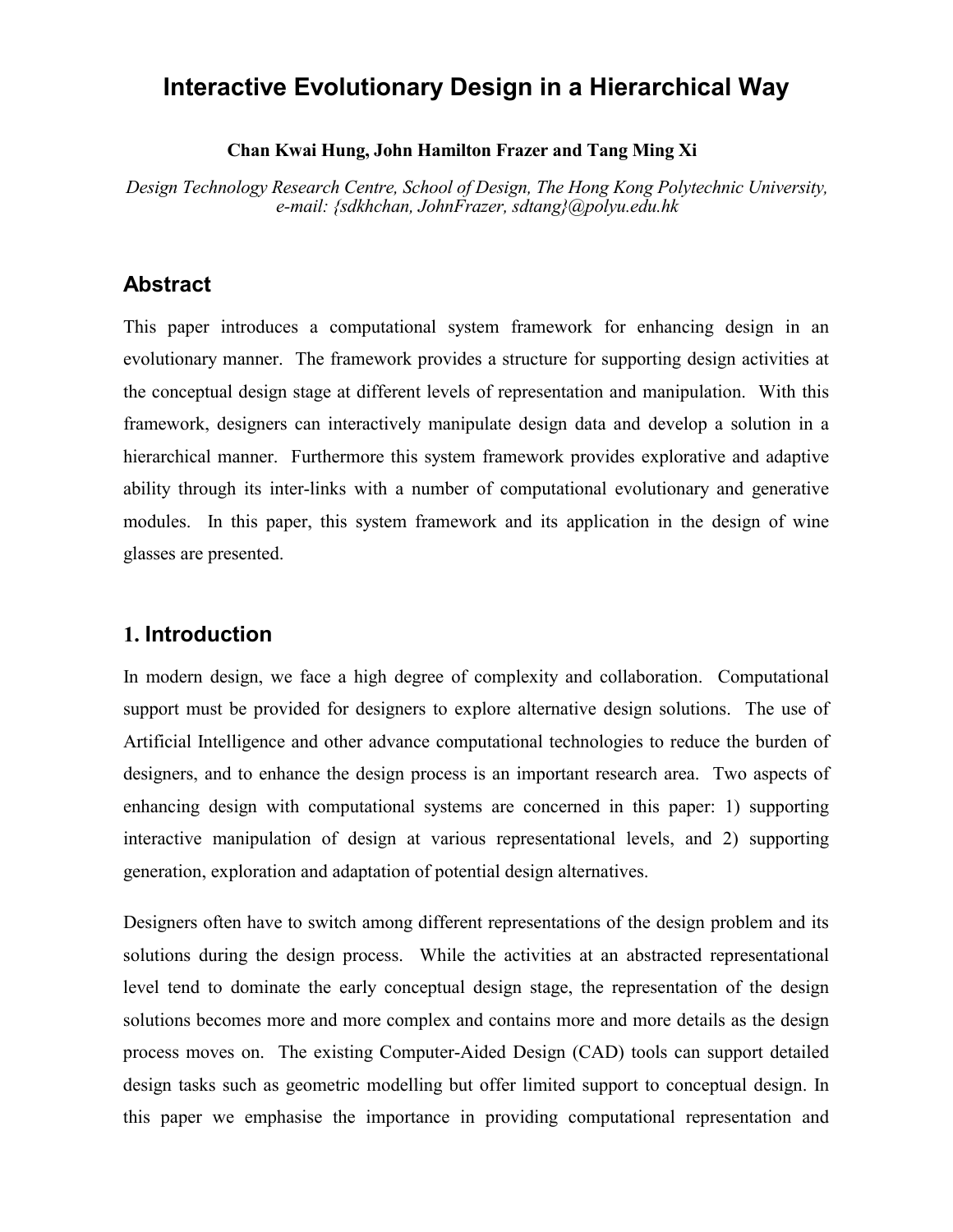inference methods to support the process of developing an abstract design concept to a fully specified solution.

Analogous to the evolutionary process of nature, exploring design alternatives can be supported by simulating an evolutionary and generative process of designing. The development of an evolutionary system framework as a kernel of a computer based design support system for enhancing design process in an evolutionary manner is one of the main focuses of research by the authors. This framework was first proposed in year 2000 [3]. It provides mechanisms for manipulating design solutions and their generative process at different levels of representation.

A software prototype has been developed for building demonstration applications using this kernel. The implemented prototype constitutes a basic framework of a hierarchical evolutionary process for intelligent design support. Demonstrations have been developed using this kernel in the design of wine glasses. With this hierarchical evolutionary process, large numbers of alternative design solutions can be generated and evaluated. In this paper, an introduction to evolutionary design is presented first. The proposed evolutionary framework for supporting design in a hierarchical manner is then presented. Finally the demonstration prototype and the results of applying the evolutionary framework to generating wine-glasses are presented.

### **2. Evolutionary Design**

Design involves an evolutionary process for searching solutions to achieve a goal. This evolutionary process may be treated as an endless activity, which means that the design process may not have a finite and identifiable end [2, 10]. Evolutionary Computation (EC) is a technique based on mimicking natural evolutionary process for survival. Together with Neural Network and Fuzzy Logic, they form the foundation of knowledge-based systems [13]. EC conventionally involves Evolutionary Algorithm (EA), Evolutionary Strategy (ES), Genetic Algorithm (GA) and Genetic Program (GP). All these techniques mimic the natural evolution of real life. Although there are some differences among these mechanisms in terms of their mutation and crossover reproduction, all involve a set of evolutionary solutions (evolving population) based on preferential selection of the fittest in an environment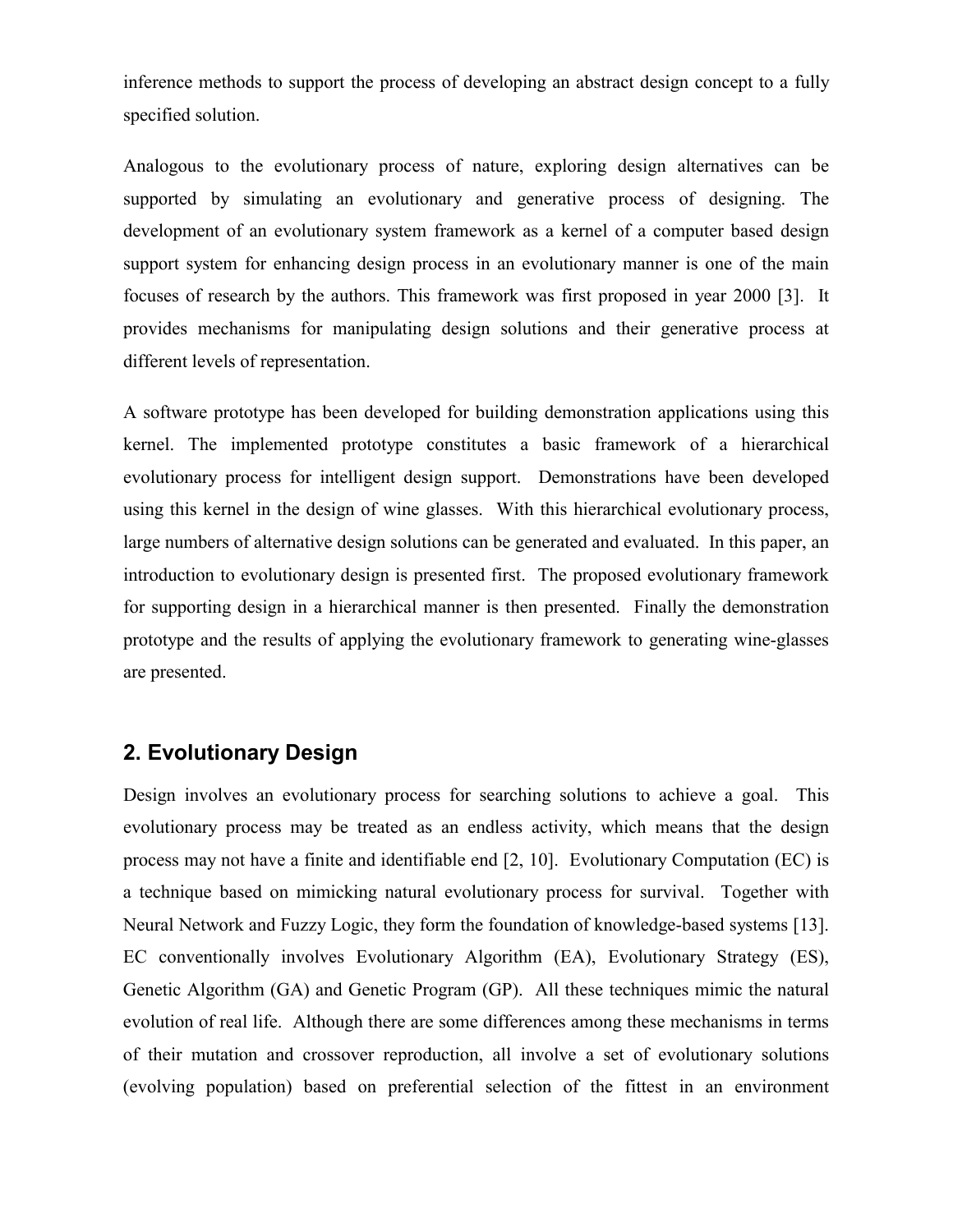(objective function). There are many articles and materials describing the working principles and the applications of EC [4][9][11].

Evolutionary techniques have been applied to solving searching and optimisation problems in various engineering fields, such as packing optimisation problems [8][9]. Recently, many new evolutionary design methods have been developed [1]. Some have applied evolutionary computation techniques to artistic, form and structural design [16][19][20]. Some also applied GA to graphic design and the creation of artificial creatures [17][18]. Other studies concentrated on methods for the exploration of possible design domains in engineering areas [6][7][12].

## **3. Interactive Evolutionary Design and Hierarchical Model**

Most applications of evolutionary techniques concentrated mainly on the analysis and optimisation in detailed and routine design tasks, at later stages of design process. There is comparatively less research in supporting generative aspects in design, particularly at conceptual stages. This is related to the difficulty in acquisition and formulation of more abstract problems at early design stages when compared with design works at later stages, which emphasise analysis and optimisation.

### **3.1 An Evolutionary Framework for Enhancing Design in Hierarchical Manner**

Generative ability is a crucial part in supporting design, particularly at conceptual stages. Instead of achieving a well-defined goal (problem specification, and solution), a large number of diverse design solutions need to be generated and explored at various stages of the conceptual development process using different representations. This specific nature of design leads to the need for a support system capable of providing generative ability for the exploration of a variety of design solutions, or sub-solutions.

Design representation has been related to network, layer-network or hierarchy in many articles [14][15][21]. There is a consistent preference of a hierarchy structure for modelling design. Although it is doubtful whether this can be applied to all design tasks, there are numerous substantial design problems that exhibit in this way. This paper proposes an evolutionary system framework, which addresses the issue of evolutionary design representation. This framework was first proposed in year 2000 and the details can be found in [3].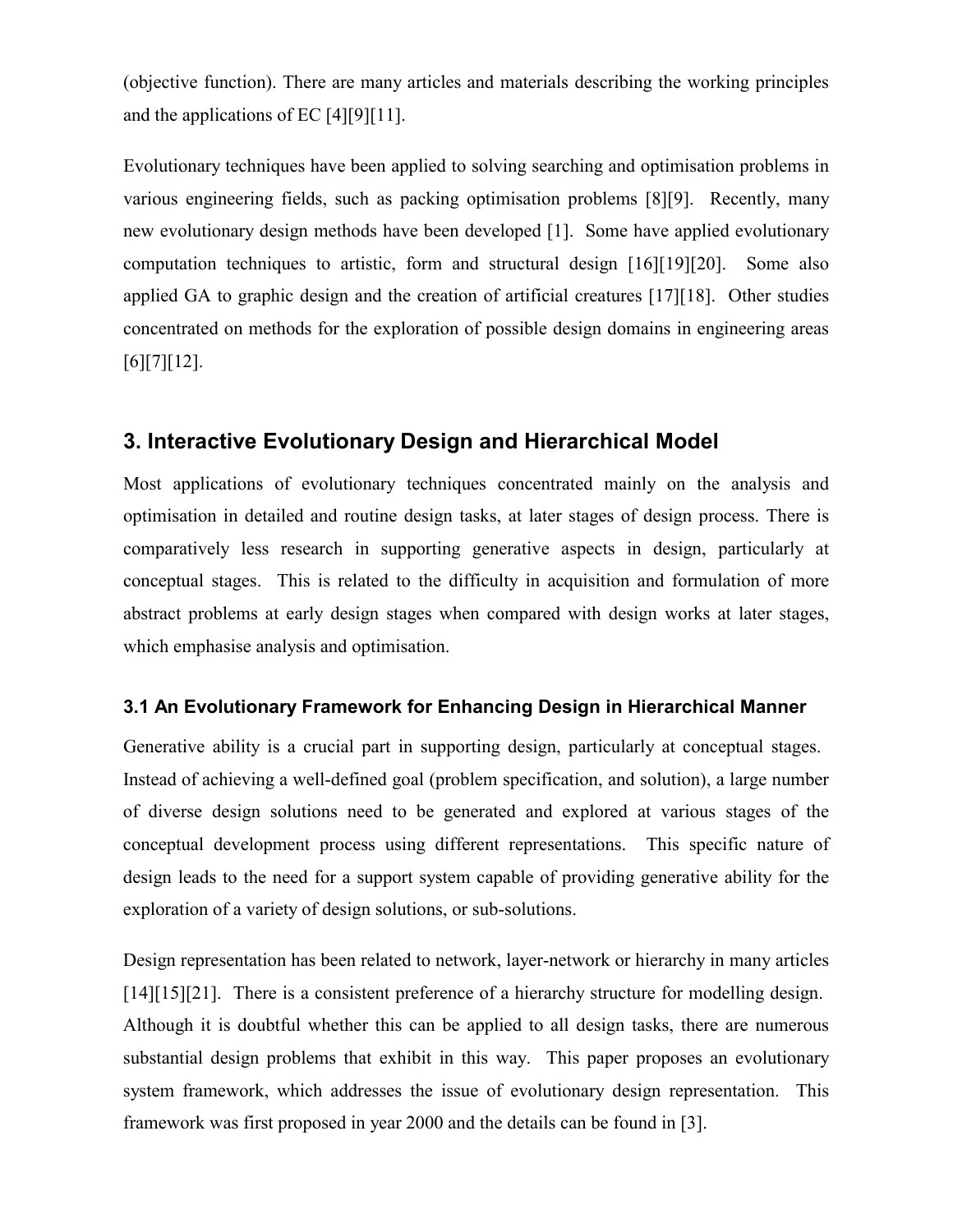Unlike other hierarchical models for design that are mainly based on geometrical reductionism and decomposition, the hierarchical levels of our proposed framework reflect various abstract representations of the designing tasks. In this approach, design can be related to an evolution of a candidate design solution from its most abstract form (the original problem) to the least abstract (the final and fully specified design solution). This evolutionary process transforms a given problem, a need or an idea for example, to a final design solution through a series of mapping from abstract representations to the less abstract ones.

Our evolutionary framework is structured in the form of a hierarchical network, which consists of network elements (nodes) evolving and interacting with others according to their "evolutionary mechanisms". Each network element basically evolves in the model under its evolutionary mechanism and interacts with other neighbouring elements

When applying this evolutionary framework to a design task, the hierarchical network represents the whole design task while each element in the network is an evolving subsolution to the whole problem at a specific representation level. Each element (or subsolution) has its own functions and meanings for the design task. Sub-solutions (nodes) include textual specifications, 2D drawings, key parameters for evaluation, or 3D geometric models. The final output of this network represents a design product such as a glass, a chair or a building.

#### **3.2 Designer's Role in Evolutionary Design**

With the great advancement in computational power and technologies, many computational systems and tools have been developed for supporting design. However, designers still play a crucial role in design, especially at conceptual design stage. It would be unrealistic to fully automate the whole design process and exclude designers in a computational design model. Thus, a design model should provide flexibility for designer-system interaction.

In our evolutionary framework, each sub-solution node is attached with an "evolutionary mechanism". When we have understood this specific node to a certain degree and suitable computational module can be formulated to act as an automatic evolutionary mechanism, the computational evolutionary mechanism can then be formed and the node can be evolved consequently.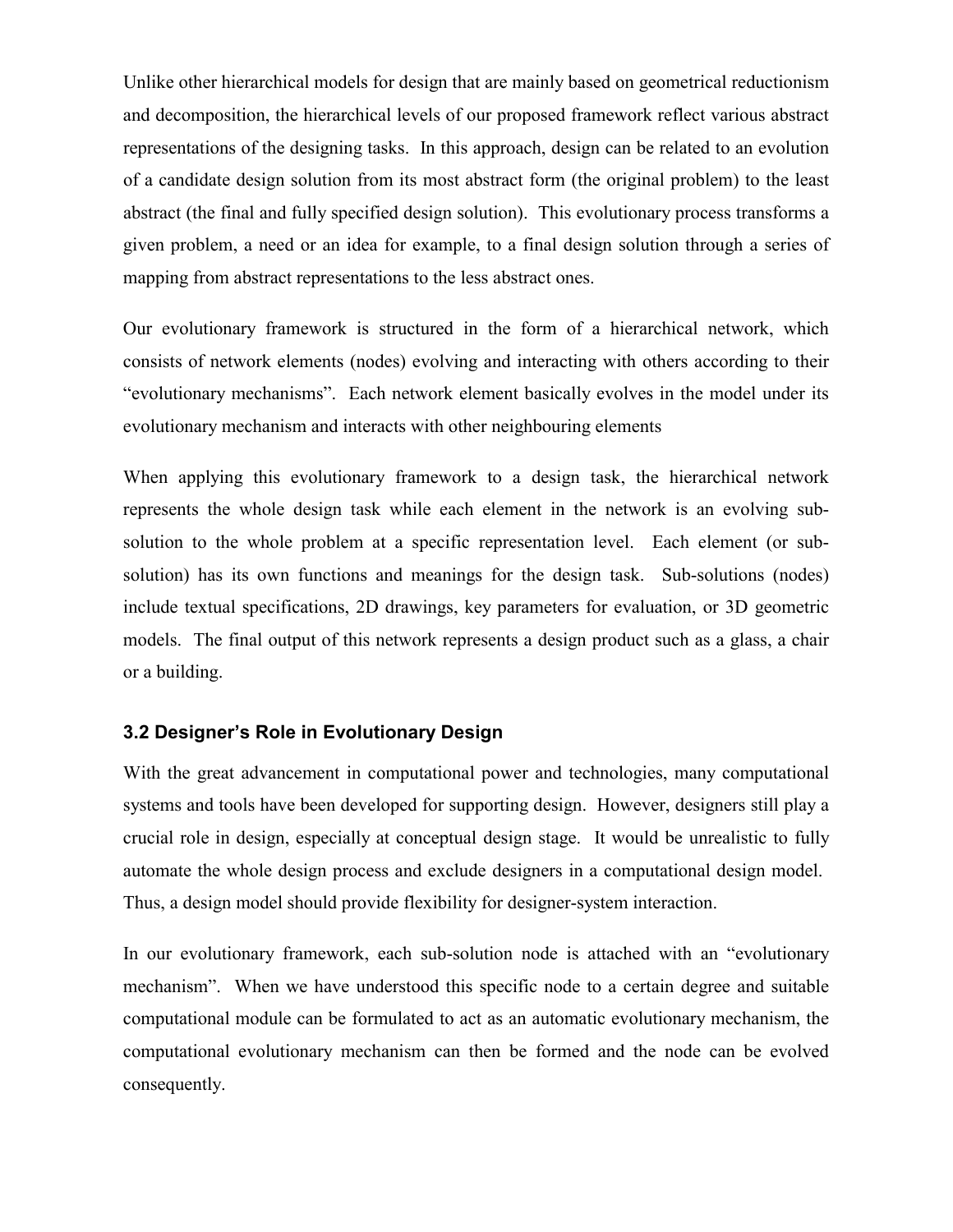However in practice there are many cases that the sub-solutions are not fully understood and suitable computational modules cannot be formulated. We still rely heavily on designers' expertise to do the job. In this case, designers play an important role. There are two ways in which designers may interact with the proposed evolutionary system: 1) designers fully manipulate the design at a specific representation and carry out the mapping from one representation to another, and 2) designers manipulate the rules, parameters and other control values of some preset computational evolutionary mechanisms.

In the demonstration examples presented in the following section, a designer can interactively manipulate the design task at various abstraction levels. In particular, an evolutionary mechanism of Genetic Algorithm (GA) is attached to show how designers can manipulate the evolutionary process of GA, through artificially selecting the preferred solution candidates.

## **4. Wine-Glass Generation and the Results**

In theory, the evolutionary framework is a general model that can handle diverse applications in various areas. We have preliminary implemented a demonstration prototype of this evolutionary framework. The evolutionary framework prototype is implemented in Java as an applet, which can run on the Internet through web browsers.

The framework can also be integrated with commercial CAD tools as a system kernel that offers evolutionary and generative ability to enhance design. Figure 1 shows the integration of our framework with a commercial CAD tool, MicroStation, to generate wine-glasses. The framework is developed as a basic system kernel which offers generative and evolutionary ability for enhancing design, in particular for exploring and adapting potential design alternatives. The sophisticated representation of design objects, such as geometric modelling and visualisation, is not implemented. In this case, commercial tools can be used for this purpose.

Figure 1 shows the interface of the proposed evolutionary system kernel which is integrated with Microstation. In this demonstration, the task of designing wine-glasses is supported from generating the most abstract features of wine-glasses in the top-right window, to producing 2D profile of the wine-glasses, and then to using evolutionary mechanisms including a Genetic Algorithm, to obtaining the final details of each wine-glass in the generated glass series. The changes made in the upper representation levels will propagate to the lower ones, and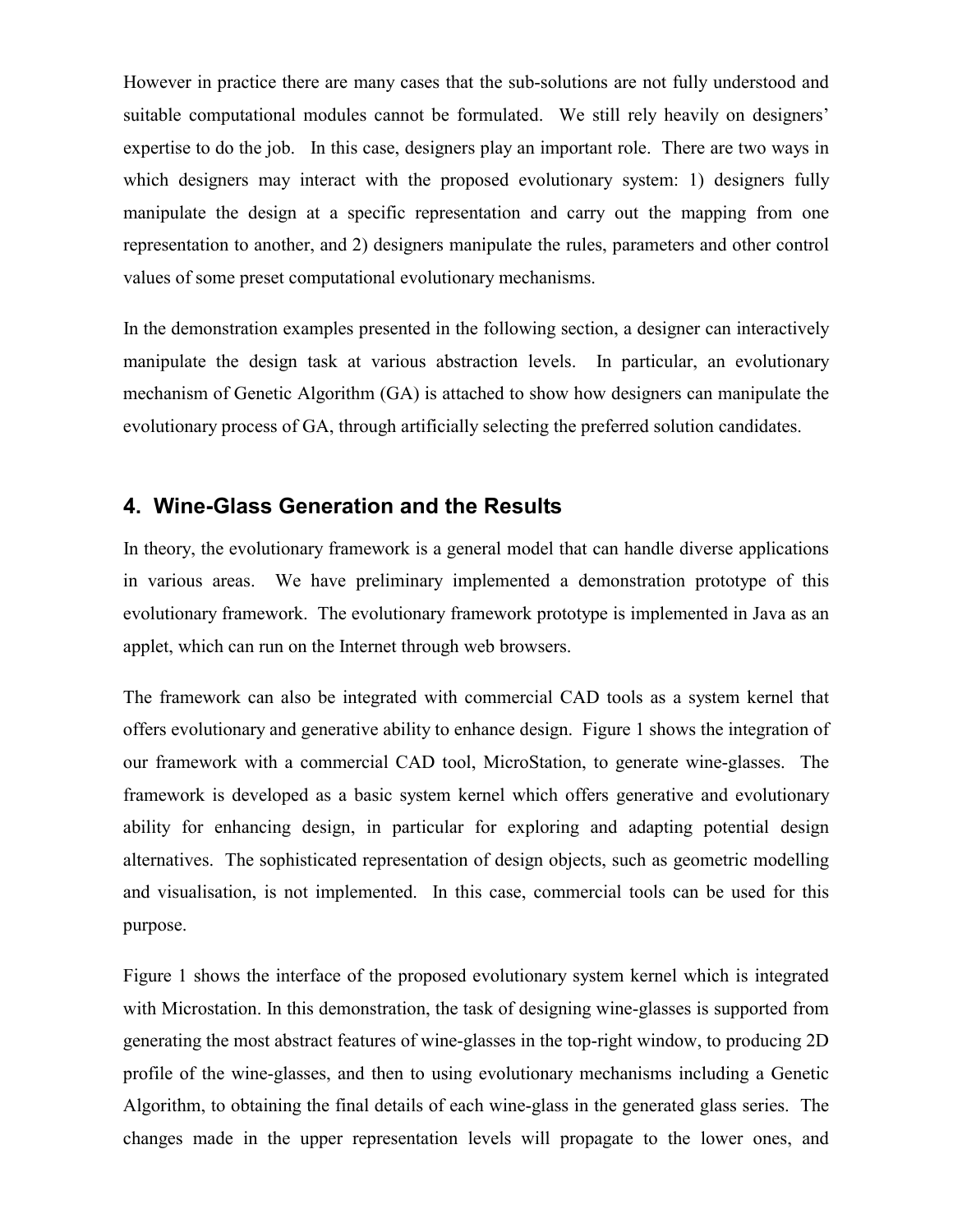consequently the final 3D models of the generated wine-glasses will be visualised using the commercial CAD tool.



*Fig.1 The demonstrative evolutionary framework that generates wine-glasses.*

Designers can act interactively to manipulate the design details at every level of representation, from basic features such as tall or short to details of geometrical parameters, of wine-glasses in the framework interface. Designers may also participate in the parameter setting and preference selection for Genetic Algorithm that is attached to the lower level of the system for exploring and adapting potential design solutions as shown in Figure 2. 3D models are then generated using commercial CAD tools for visualisation. Figure 3 shows some of the results of wine-glasses generated using the demonstration system.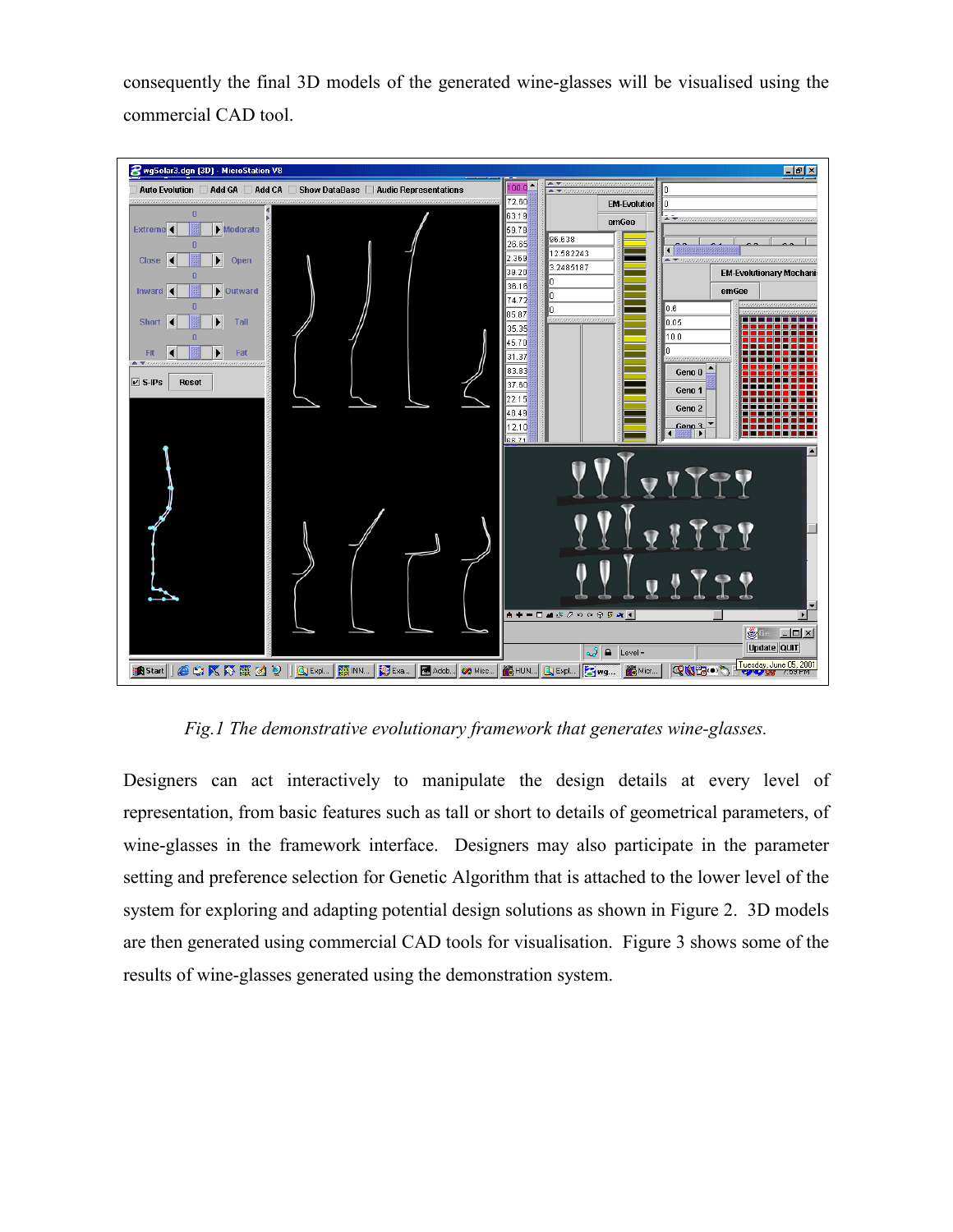

*Fig.2 Designers manipulate the system interactively at various representation levels.*



*Fig.3 Some results of wine-glasses generated with the evolutionary framework.*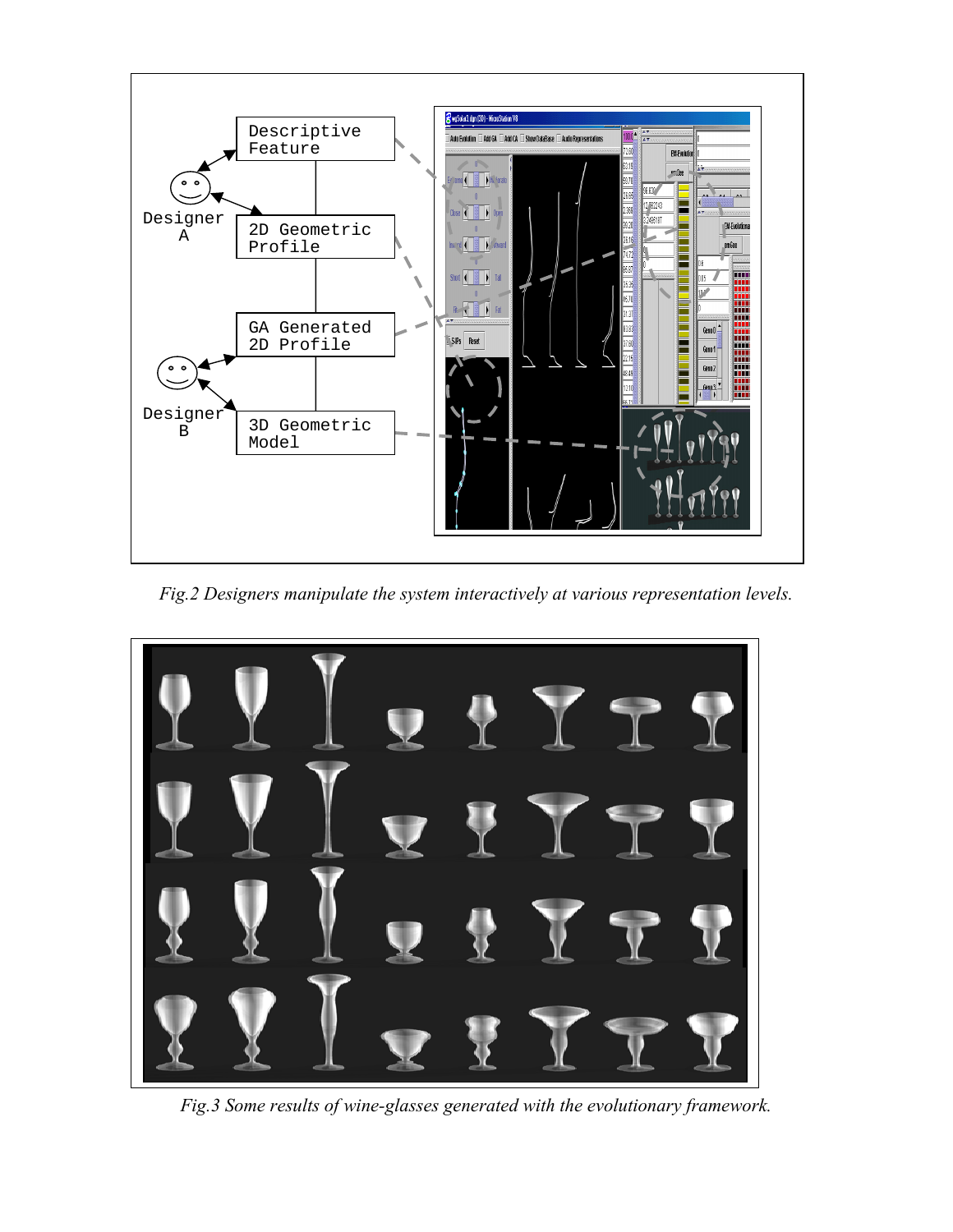## **5. Conclusion and Future Directions**

Although there are some recent applications of evolutionary techniques in supporting design, the limitations of conventional evolutionary methods obstruct their providing more generative functions.

The first part of this paper gives a brief introduction to recent evolutionary design with evolutionary computation methods. The problems of these methods are also discussed. A flexible evolutionary framework is then introduced. This framework has a hierarchical network structure. The framework is structured with sets of evolving elements connected together. Each of these evolving elements has its attributes and evolutionary mechanism. Each element evolves in the model according to its evolutionary mechanism, and interacts with other neighbouring elements.

A demonstration software has been developed, and presented in the last section. Wine-glasses are generated with the proposed model that is integrated to a commercial CAD tool. Designers can interactively manipulate different levels of representation, from basic features such as tall or short to details of geometrical parameters of wine-glasses. Furthermore a genetic algorithm is used as an evolutionary mechanism that explores and adapts potential design solutions, through designers' selection of preferences.

The results obtained from this demonstration program showed that the framework provides a flexible and dynamic architecture to generate, explore and adapt design alternatives. Further investigation is required to study its potential application in other design areas.

## **Acknowledgements**

This research is supported by Hong Kong RGC Grant A054, BQ-271 and BQ420. We gratefully acknowledge the help and advice of the members of the Design Technology Research Centre of the School of Design.

## **References**

[1] Bentley, P.J.(ed.) (1999). *Evolutionary Design by Computers*, Morgan Kaufmann, San Francisco.

[2] Braha, D. and Maimon, O. (1998). *A mathematical theory of design: foundations, algorithms, and applications*, Kluwer, Boston.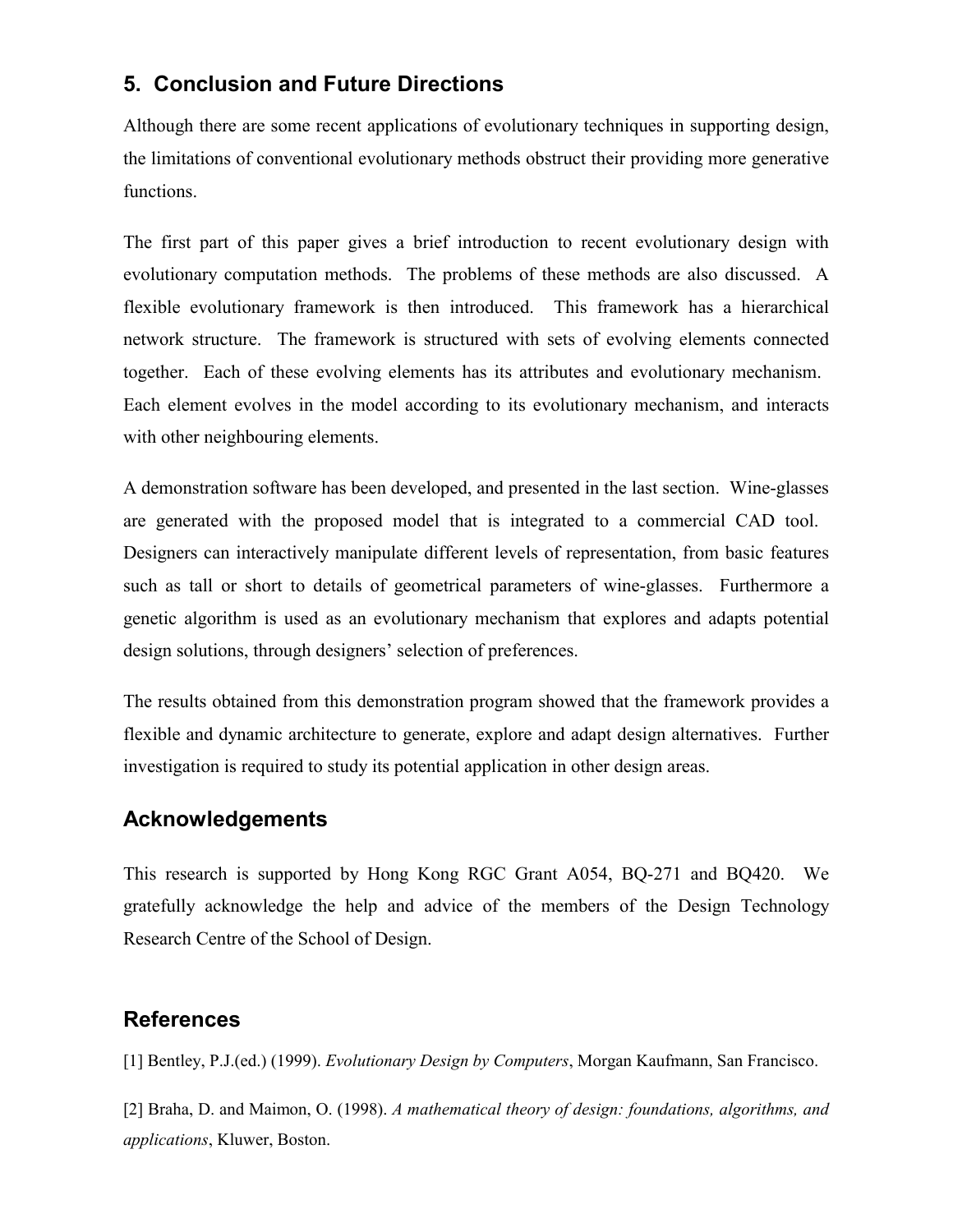[3] Chan, K.H., Frazer, J., and Tang, M.X. (2000). Handling the Evolution and Hierarchy Nature of Designing in Computer-Based Design Support Systems, *Proceedings of the Third International Conference Computer-Aided Industrial Design and Conceptual Design (CAID & CD '2000)*, pp. 447- 454.

[4] Eiben, A.E. (1996). Evolutionary exploration of search spaces, in Ras, Z. and Michalewicz, M. (eds.), *proceedings of Foundations of Intelligent Systems: 9th international symposium*, ISMIS '96, Springer, New York, pp.178-188.

[5] Fogel, D.B. (1995). *Evolutionary Computation: Toward a New Philosophy of Machine Intelligence*, IEEE press, New York.

[6] Gero, J.S., Kazakov, V.A. and Schnier, T. (1997). Genetic Engineering and Design Problems in Dasgupta, D. and Michalewicz, Z. (eds.), *Evolutionary algorithms in engineering applications*, Springer, Berlin, pp.47-69.

[7] Graf, J. (1995). Interactive Evolutionary Algorithms in Design, *International Conference on Artificial Neural Networks and Genetic Algorithms ICANNGA '95*, April, pp.227-230.

[8] Jain, S. and Gea, H.C. (1998). Two-Dimensional Packing Problems Using Genetic Algorithms, *Engineering with Computers*, 14, pp.206-213.

[9] Khuri, S., Schutz, M. and Heitkotter, J. (1995). Evolutionary Heuristics for the Bin Packing Problem, *International Conference on Artificial Neural Networks and Genetic Algorithms*, ICANNGA '95, April, pp.286-288.

[10] Lawson, B (1990). *How designers think*, 2nd ed., Butterworth Architecture, London.

[11] Michalewicz, Z., Xiao, J. and Trojanowski, K. (1996). Evolutionary computation: one project, many directions, in Ras, Z. and Michalewicz, M (eds.), *proceedings of Foundations of Intelligent Systems: 9th international symposium*, ISMIS '96, Springer, New York, pp.189-201.

[12] Poon, J. and Maher, M.L. (1996). Emergent Behaviour in Co-Evolutionary Design, in Gero, J.S. and Sudweeks, F. (eds*.), Artificial Intelligence in Design '96*, Kluwer Academic, Netherlands, pp.703- 722.

[13] Raton, B. (1999). *Fusion of neural networks, fuzzy sets, and genetic algorithms: industrial applications*, CRC press.